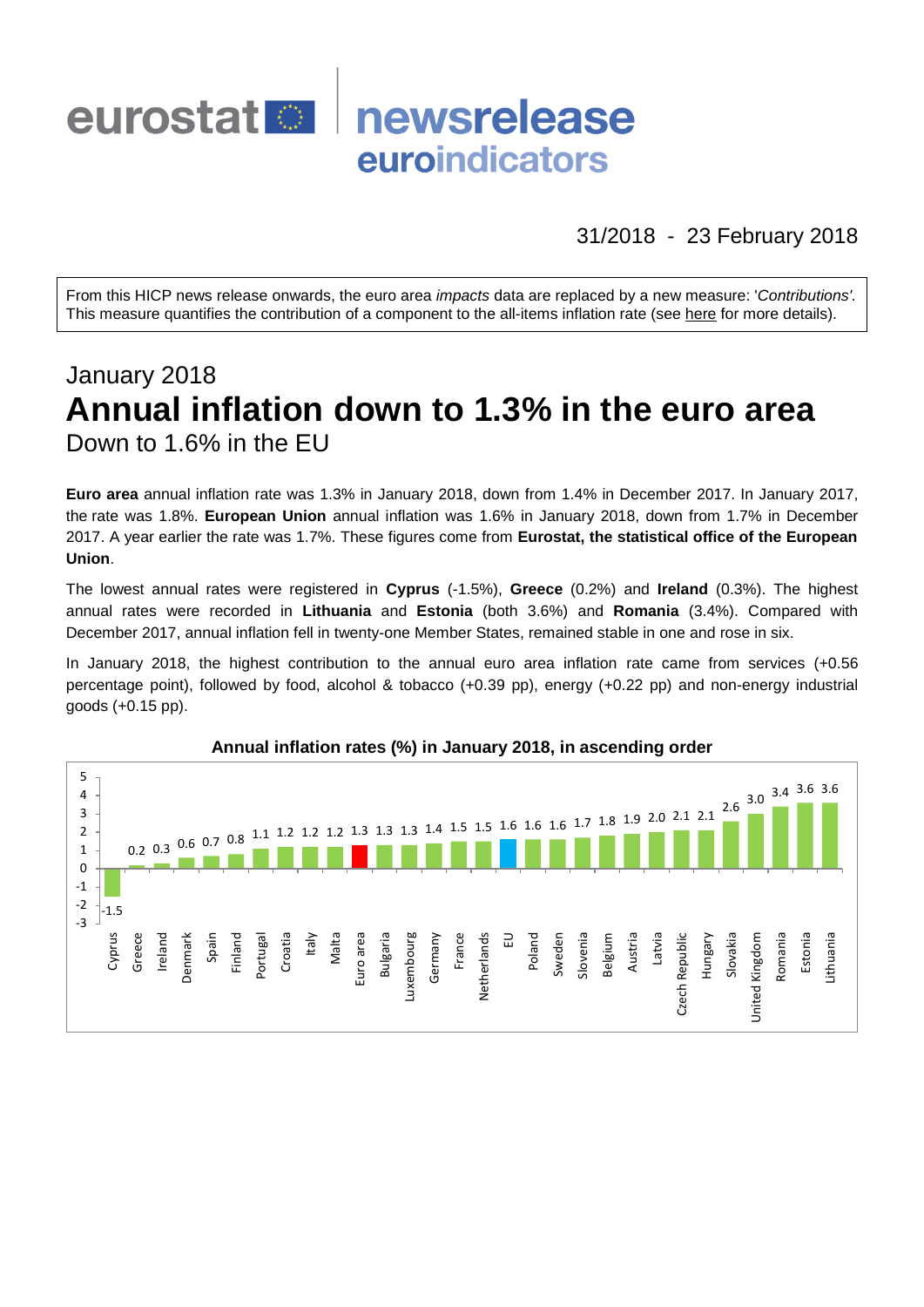# **Inflation rates (%) measured by the HICP**

|                       | <b>Annual rate</b> |        |        |               |                   |                  |               | <b>Monthly</b><br>rate |
|-----------------------|--------------------|--------|--------|---------------|-------------------|------------------|---------------|------------------------|
|                       | <b>Jan 17</b>      | Aug 17 | Sep 17 | <b>Oct 17</b> | Nov <sub>17</sub> | <b>Dec 17</b>    | <b>Jan 18</b> | <b>Jan 18</b>          |
| Euro area             | 1.8                | 1.5    | 1.5    | 1.4           | 1.5               | 1.4              | 1.3           | $-0.9$                 |
| <b>EU</b>             | 1.7                | 1.7    | 1.8    | $1.7$         | 1.8               | 1.7              | 1.6           | $-0.7$                 |
| <b>Belgium</b>        | 3.1                | 2.0    | 2.0    | 1.8           | 2.1               | 2.1              | 1.8           | $-1.2$                 |
| <b>Bulgaria</b>       | 0.4                | 0.7    | 1.3    | 1.5           | 1.9               | 1.8              | 1.3           | 0.2                    |
| <b>Czech Republic</b> | 2.3                | 2.4    | 2.5    | 2.8           | 2.5               | 2.2              | 2.1           | 0.7                    |
| <b>Denmark</b>        | 0.7                | 1.5    | 1.6    | 1.4           | 1.3               | 0.8              | 0.6           | $-0.3$                 |
| Germany               | 1.9                | 1.8    | 1.8    | 1.5           | 1.8               | 1.6              | 1.4           | $-1.0$                 |
| <b>Estonia</b>        | 2.8                | 4.2    | 3.9    | 4.0           | 4.5               | 3.8              | 3.6           | 0.1                    |
| <b>Ireland</b>        | 0.2                | 0.4    | 0.2    | 0.5           | 0.5               | 0.5              | 0.3           | $-0.7$                 |
| Greece                | 1.5                | 0.6    | 1.0    | 0.5           | 1.1               | 1.0              | 0.2           | $-1.2$                 |
| <b>Spain</b>          | 2.9                | 2.0    | 1.8    | 1.7           | 1.8               | 1.2              | 0.7           | $-1.5$                 |
| <b>France</b>         | 1.6                | 1.0    | 1.1    | 1.2           | 1.2               | 1.2              | 1.5           | $-0.1$                 |
| <b>Croatia</b>        | 0.9                | 1.5    | 1.6    | 1.6           | 1.6               | 1.3              | $1.2$         | $-0.2$                 |
| <b>Italy</b>          | 1.0                | 1.4    | 1.3    | 1.1           | 1.1               | 1.0              | 1.2           | $-1.5$                 |
| <b>Cyprus</b>         | 0.7                | 0.5    | 0.1    | 0.4           | 0.2               | $-0.4$           | $-1.5$        | $-1.9$                 |
| Latvia                | 2.9                | 3.2    | 3.0    | 2.7           | 2.7               | $2.2\phantom{0}$ | 2.0           | $-0.1$                 |
| Lithuania             | 2.5                | 4.6    | 4.6    | 4.2           | 4.2               | 3.8              | 3.6           | 0.0                    |
| Luxembourg            | 2.5                | 2.3    | 2.0    | 2.0           | 2.0               | 1.6              | $1.3$         | $-0.9$                 |
| Hungary               | 2.4                | 2.7    | 2.5    | 2.2           | 2.6               | 2.2              | 2.1           | 0.3                    |
| <b>Malta</b>          | 1.4                | 1.2    | 1.2    | 1.5           | 1.5               | 1.3              | $1.2$         | $-1.2$                 |
| <b>Netherlands</b>    | 1.6                | 1.5    | 1.4    | 1.3           | 1.5               | 1.2              | 1.5           | $-0.4$                 |
| <b>Austria</b>        | 2.1                | 2.1    | 2.5    | 2.4           | 2.4               | 2.3              | 1.9           | $-1.0$                 |
| <b>Poland</b>         | 1.4                | 1.4    | 1.6    | 1.6           | 2.0               | 1.7              | 1.6           | 0.2                    |
| Portugal              | 1.3                | 1.3    | 1.6    | 1.9           | 1.8               | 1.6              | $1.1$         | $-1.2$                 |
| Romania               | 0.3                | 0.6    | 1.3    | 2.0           | 2.6               | 2.6              | 3.4           | 0.7                    |
| Slovenia              | 1.5                | 1.4    | 1.4    | 1.3           | 1.4               | 1.9              | 1.7           | $-0.6$                 |
| <b>Slovakia</b>       | 0.8                | 1.6    | 1.8    | 1.8           | 2.1               | 2.0              | 2.6           | 0.9                    |
| <b>Finland</b>        | 0.9                | 0.8    | 0.8    | 0.5           | 0.9               | 0.5              | 0.8           | $-0.3$                 |
| <b>Sweden</b>         | 1.5                | 2.2    | 2.2    | 1.7           | 1.9               | 1.7              | 1.6           | $-0.9$                 |
| <b>United Kingdom</b> | 1.8                | 2.9    | 3.0    | 3.0           | 3.1               | 3.0              | 3.0           | $-0.5$                 |
| Iceland               | $-0.6$             | $-2.6$ | $-2.7$ | $-1.2$        | $-2.2$            | $-1.0$           | $-0.7$        | $-0.9$                 |
| <b>Norway</b>         | 2.9                | 1.3    | 1.6    | 1.0           | 1.0               | 1.5              | 1.6           | $-0.3$                 |
| <b>Switzerland</b>    | 0.3                | 0.5    | 0.8    | 0.8           | 0.8               | 1.1              | 0.8           | $-0.5$                 |

The source dataset is available [here.](http://appsso.eurostat.ec.europa.eu/nui/show.do?query=BOOKMARK_DS-055104_QID_4A563C1D_UID_-3F171EB0&layout=TIME,C,X,0;GEO,L,Y,0;UNIT,L,Z,0;COICOP,L,Z,1;INDICATORS,C,Z,2;&zSelection=DS-055104INDICATORS,OBS_FLAG;DS-055104UNIT,RCH_A;DS-055104COICOP,CP00;&rankName1=UNIT_1_2_-1_2&rankName2=INDICATORS_1_2_-1_2&rankName3=COICOP_1_2_-1_2&rankName4=TIME_1_0_0_0&rankName5=GEO_1_2_0_1&sortC=ASC_-1_FIRST&rStp=&cStp=&rDCh=&cDCh=&rDM=true&cDM=true&footnes=false&empty=false&wai=false&time_mode=ROLLING&time_most_recent=true&lang=EN&cfo=%23%23%23%2C%23%23%23.%23%23%23)



# **Annual inflation rate (%) in the euro area and the European Union**

ec.europa.eu/eurostat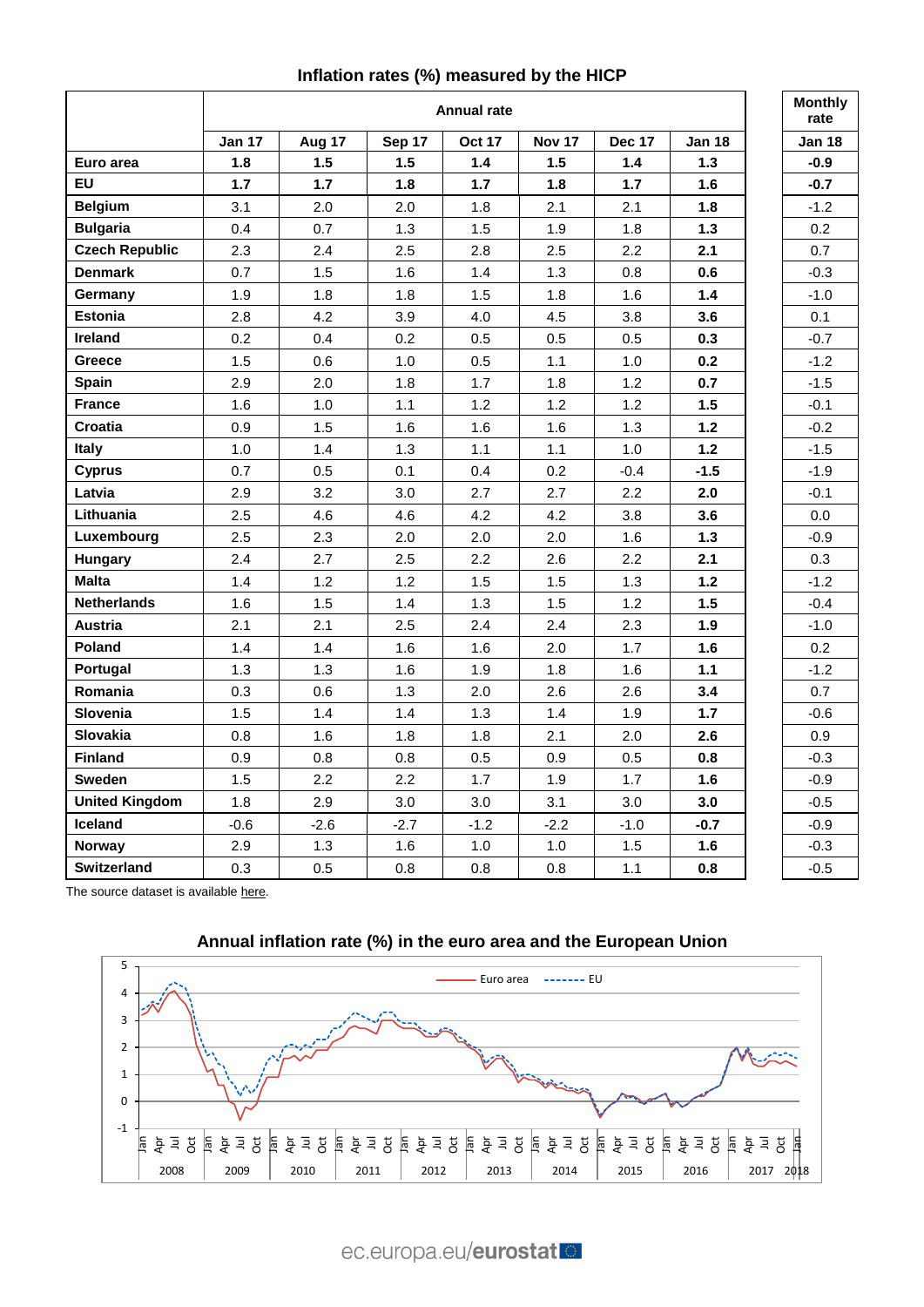|                                     | Weight<br>$(\%circ)$ | <b>Annual rate</b> |        |        |               |                   |               |               | <b>Monthly</b><br>rate |
|-------------------------------------|----------------------|--------------------|--------|--------|---------------|-------------------|---------------|---------------|------------------------|
|                                     | 2018                 | Jan 17             | Aug 17 | Sep 17 | <b>Oct 17</b> | Nov <sub>17</sub> | <b>Dec 17</b> | <b>Jan 18</b> | <b>Jan 18</b>          |
| <b>All-items HICP</b>               | 1000.0               | 1.8                | 1.5    | 1.5    | 1.4           | 1.5               | 1.4           | 1.3           | $-0.9$                 |
| All-items excluding:<br>> energy    | 903.0                | 1.1                | 1.2    | 1.3    | 1.2           | 1.2               | 1.2           | 1.2           | $-1.2$                 |
| > energy, unprocessed food          | 828.2                | 0.9                | 1.3    | 1.3    | 1.1           | 1.1               | 1.1           | 1.2           | $-1.3$                 |
| > energy, food, alcohol & tobacco   | 707.3                | 0.9                | 1.2    | 1.1    | 0.9           | 0.9               | 0.9           | 1.0           | $-1.7$                 |
| > energy, seasonal food             | 862.6                | 0.9                | 1.3    | 1.3    | 1.1           | 1.1               | 1.2           | 1.2           | $-1.3$                 |
| > tobacco                           | 976.7                | 1.7                | 1.5    | 1.5    | 1.3           | 1.5               | 1.3           | 1.2           | $-0.9$                 |
| Food, alcohol & tobacco             | 195.7                | 1.8                | 1.4    | 1.9    | 2.3           | 2.2               | 2.1           | 1.9           | 0.6                    |
| > processed food, alcohol & tobacco | 121.0                | 0.7                | 2.0    | 2.0    | 2.1           | 2.1               | 2.2           | 2.5           | 0.5                    |
| > unprocessed food                  | 74.8                 | 3.5                | 0.6    | 1.5    | 2.8           | 2.4               | 1.9           | 1.1           | 0.7                    |
| Energy                              | 97.0                 | 8.1                | 4.0    | 3.9    | 3.0           | 4.7               | 2.9           | 2.2           | 1.8                    |
| Non-energy industrial goods         | 263.3                | 0.5                | 0.5    | 0.5    | 0.4           | 0.4               | 0.5           | 0.6           | $-3.4$                 |
| Services                            | 443.9                | 1.2                | 1.6    | 1.5    | 1.2           | 1.2               | 1.2           | 1.2           | $-0.6$                 |

# **Euro area inflation rate (%), selected aggregates**

# **Contributions to euro area annual inflation rate (pp), selected aggregates**

|                                     | <b>Contributions</b> |        |        |               |               |               |               |
|-------------------------------------|----------------------|--------|--------|---------------|---------------|---------------|---------------|
|                                     | <b>Jan 17</b>        | Aug 17 | Sep 17 | <b>Oct 17</b> | <b>Nov 17</b> | <b>Dec 17</b> | <b>Jan 18</b> |
| Food, alcohol & tobacco             | 0.36                 | 0.29   | 0.36   | 0.46          | 0.43          | 0.41          | 0.39          |
| > processed food, alcohol & tobacco | 0.09                 | 0.24   | 0.25   | 0.25          | 0.26          | 0.27          | 0.30          |
| > unprocessed food                  | 0.26                 | 0.05   | 0.11   | 0.21          | 0.18          | 0.14          | 0.08          |
| Energy                              | 0.77                 | 0.38   | 0.38   | 0.29          | 0.45          | 0.28          | 0.22          |
| Non-energy industrial goods         | 0.13                 | 0.13   | 0.13   | 0.09          | 0.11          | 0.13          | 0.15          |
| <b>Services</b>                     | 0.51                 | 0.71   | 0.66   | 0.54          | 0.54          | 0.54          | 0.56          |

The full dataset is available in the Eurostat onlin[e database.](http://ec.europa.eu/eurostat/product?code=prc_hicp_ctrb&language=en&mode=view)

#### Geographical coverage

The **euro area** consists of Belgium, Germany, Estonia, Ireland, Greece, Spain, France, Italy, Cyprus, Latvia, Lithuania, Luxembourg, Malta, the Netherlands, Austria, Portugal, Slovenia, Slovakia and Finland.

The **European Union** includes Belgium, Bulgaria, the Czech Republic, Denmark, Germany, Estonia, Ireland, Greece, Spain, France, Croatia, Italy, Cyprus, Latvia, Lithuania, Luxembourg, Hungary, Malta, the Netherlands, Austria, Poland, Portugal, Romania, Slovenia, Slovakia, Finland, Sweden and the United Kingdom.

The euro area and European Union data refer to the respective country compositions at a specific point in time. New Member States are integrated into the aggregates using a chain index formula.

#### Methods and definitions

The **annual rate** measures the change of the Harmonised Indices of Consumer Prices (HICP) between a month and the same month of the previous year, and the **monthly rate** compares the indices between the two latest months.

A **contribution** shows how much of the annual inflation rate comes from a particular component of the HICP. The contributions are calculated according to a method which ensures their additivity (allowing for rounding).

#### Revisions and timetable

A flash estimate of euro area inflation is issued at the end of each reference month. The euro area [flash estimate for](http://ec.europa.eu/eurostat/news/themes-in-the-spotlight/household-expenditure-2016) January [2018,](http://ec.europa.eu/eurostat/news/themes-in-the-spotlight/household-expenditure-2016) published on 31 January 2018, was 1.3%.

The next flash estimate of euro area inflation with data for February 2018 is scheduled for 28 February 2018.